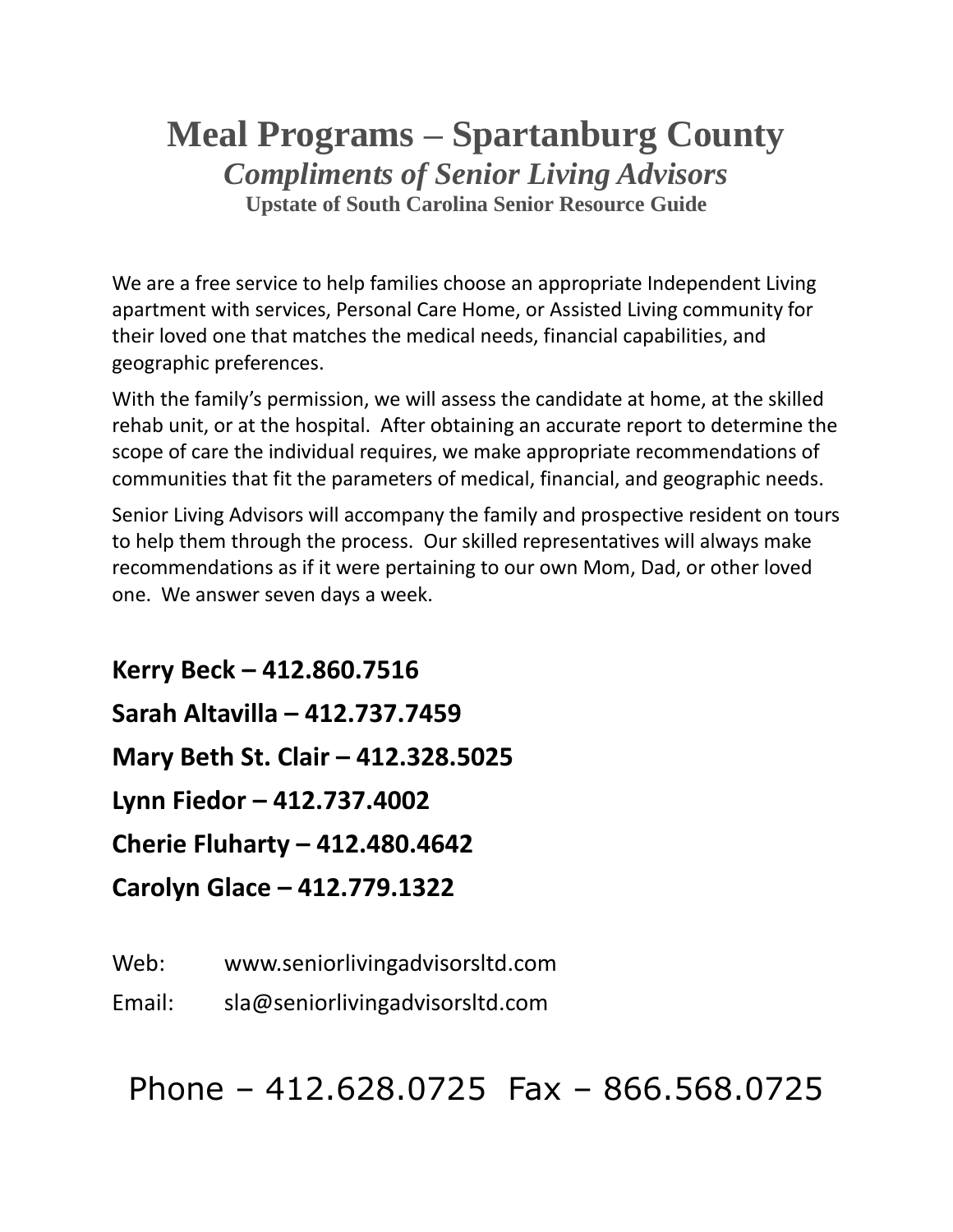# **Meal Programs - Spartanburg County**

#### **Angel Food Ministries SC**

[www.angelfoodministries.com](http://www.angelfoodministries.com/) P: (864) 224-7457

#### **Mobile Meals of Spartanburg**

419 East Main Street P. 0 . Box 461 Spartanburg, SC 29304 [www.mobile-meals.org](http://www.mobile-meals.org/) P: (864) 573-7684 F: (864) 542-0076

### **T. W. Edwards Recreation Center**

195 Coleman Circle Pacolet, SC 29372 <https://spartanburgparks.org/Facilities/Facility/Details/TW-Edwards-Center-108> (864) 474-3053

### **VSP Club of Senior Citizens**

302 Manning Street Chesnee, SC 29323 (864) 461-0302

#### **Regional Information Specialist – Get Care SC**

*Greenville - Spartanburg* Travis Hatcher Located in Greenville County [thatcher@scacog.org](mailto:thatcher@scacog.org) (800) 434-4036 (864) 242-9733

## **Groceries**

### **Emergency Food Assistance Program**

The Emergency Food Assistance Program (TEFAP) allows people in need to access food immediately through local food banks. Individuals or families with monthly income at or below 150% of the federal poverty level—see chart below—are eligible to get groceries through this program.